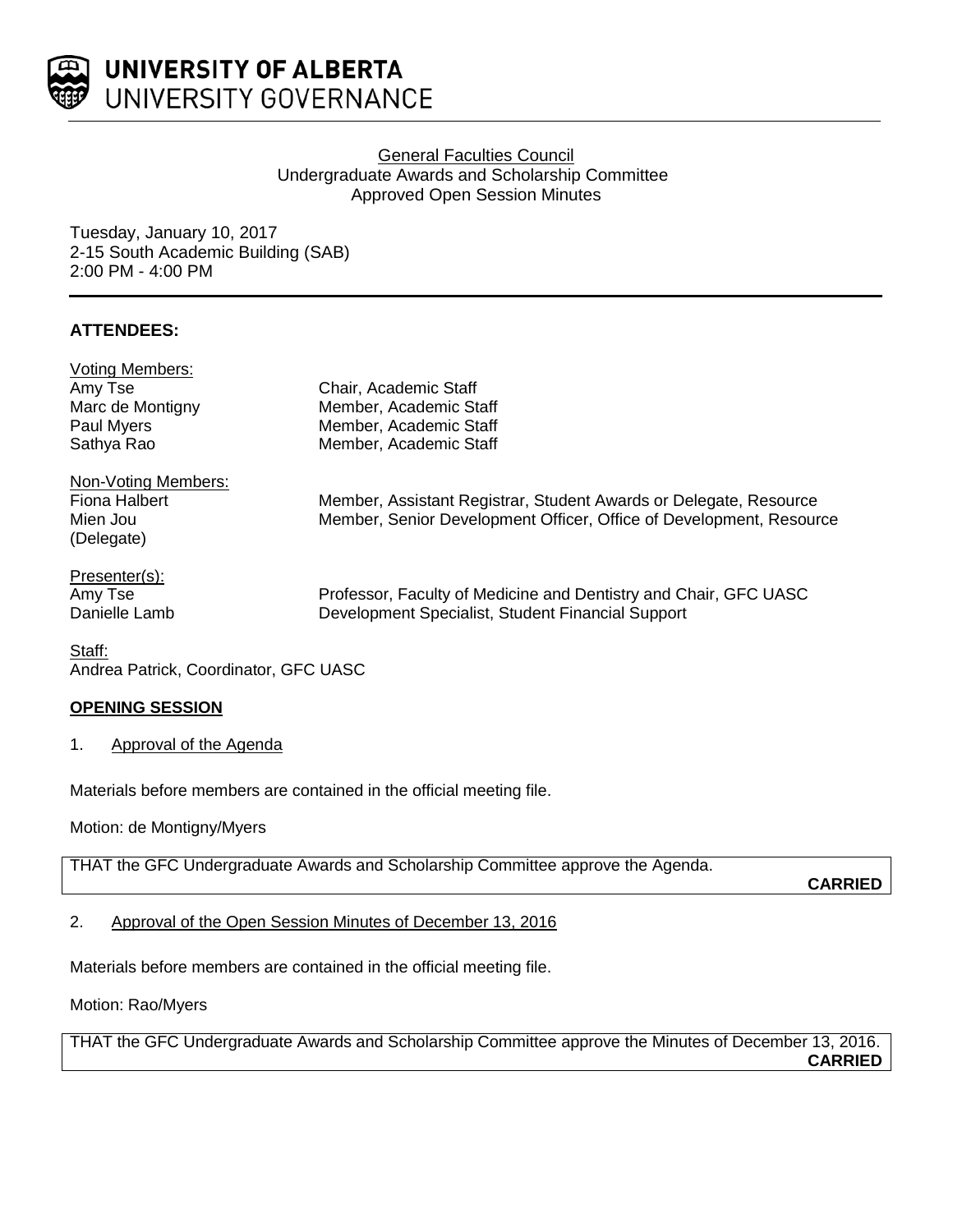## 3. Comments from the Chair

The Chair noted that she provided a report, as requested, to the GFC *Ad Hoc* Committee on Academic Governance Including Delegated Authority. A member requested a copy of this report, and the Chair replied that it would be distributed via email following the meeting.

# **ACTION ITEMS**

## 4. Amendments to Existing Undergraduate Awards and Bursaries for Approval (January 10, 2017)

Materials before members are contained in the official meeting file.

### *Presenter(s)*: Danielle Lamb

*Purpose of the Proposal*: To approve amendments to existing awards, scholarships and bursaries.

### *Discussion*:

During the discussion in relation to the items within this proposal, members expressed a number of questions and comments, including, but not limited to: clarification surrounding capitalization; punctuation; titles of some of the items; suggestions for amendments to the language of the Conditions of the items; the meaning and application of academic standing and the utilization of the terms "satisfactory", "superior" and "excellence"; a suggestion for the Office of the Registrar to provide a document with common definitions used within the award terms; nominations *versus* application processes; whether Departments of cancelled programs still exist; full normal course load *versus* part-time status, and how this may differ from Faculty to Faculty; clarification surrounding why a convocating student would require a scholarship.

#### Motion: de Montigny/Myers

THAT the GFC Undergraduate Awards and Scholarship Committee approve, under delegated authority from General Faculties Council, amendments to Existing Undergraduate Student Awards and Bursaries, as submitted by Student Financial Support and as set forth in Attachment 2, as amended, to be effective immediately.

**CARRIED**

## 5. New Undergraduate Awards and Bursaries for Approval (January 10, 2017)

Materials before members are contained in the official meeting file.

## *Presenter(s)*: Danielle Lamb

*Purpose of the Proposal*: To approve new undergraduate awards, scholarships and bursaries.

#### *Discussion*:

Ms Lamb presented items and addressed members' questions and comments in relation to the value and number of the items; the differences between self-nomination and application; whether additional information will be provided to applicants in terms of eligibility of travel expenses; the usage of abbreviations within the items; whether the Faculty of Graduate Studies and Research would be approving the graduate counterparts to these items, where applicable; whether all criteria within the Conditions must be met to be eligible.

#### Motion: Myers/de Montigny

THAT the GFC Undergraduate Awards and Scholarship Committee approve, under delegated authority from General Faculties Council, new Undergraduate Student Awards and Bursaries, as submitted by Student